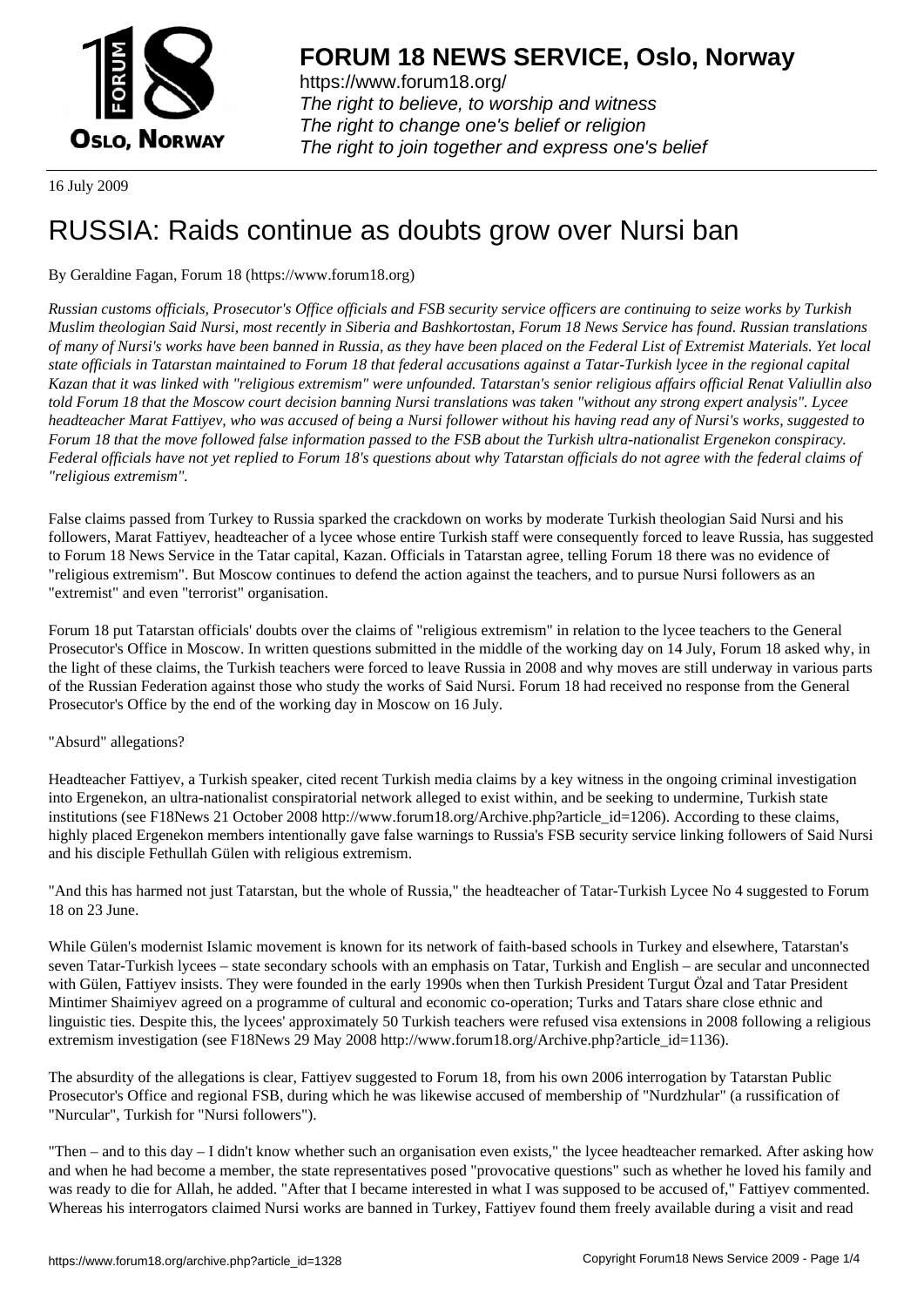never found anything extremist there."

Fattiyev also pointed out that the daughters of local Muslim leaders and FSB officers continue to attend his lycee – hardly likely if the allegations bore any foundation. Russians in Tatarstan who have studied Nursi's writing have insisted that no organised Nursi movement exists, let alone a "Nurdzhular sect" (see F18News 11 July 2007 http://www.forum18.org/Archive.php?article\_id=991).

### Tatar officials question federal claims

Renat Valiullin, head of Tatarstan's Council for Religious Affairs, told Forum 18 on 22 June that to his knowledge there had been no religious activity at the lycees (see F18News 29 May 2008 http://www.forum18.org/Archive.php?article\_id=1136). Describing the situation as "our sore point", he claimed that extensive tuition in English – rather than the state languages of Russian and Tatar – had led to the Turkish teachers' removal. Valiullin went on to express doubt about the inclusion of Nursi literature on the Federal List of Extremist Materials: "The decision was made without any strong expert analysis (..) on the basis of linguistic or other examinations (..) professionals weren't working on it."

The Justice Ministry's Expert Council for Conducting State Religious-Studies Expert Analysis has been reconstituted in part to re-evaluate the inclusion of religious titles on the Federal List, he maintained (see F18News 26 May 2009 http://www.forum18.org/Archive.php?article\_id=1299).

Irek Arslanov, responsible for relations with religious organisations at Kazan City Government, similarly defended the lycees' educational standards. He suggested there was "a certain air of invention" about claims that the Turkish teachers' documentation had been incomplete. "We can't speak about extremism, because it was not proven by the courts," he stressed to Forum 18 on 24 June. While the lycees' education might be based on Islamic values, he added, it did not go "beyond common human principles; what is found in mosques, churches."

#### Federal moves against Nursi followers

Federal officials take a quite different view. The discovery of "a network of the Turkish extremist group Nurdzhular" teaching in Tatarstan's state schools for more than a decade was announced at a 28 May meeting of the parliamentary Security Committee by Vyacheslav Sizov, responsible at the General Public Prosecutor's Office for monitoring implementation of laws on federal security, international relations and extremism, Russian media reported. Since the Tatar authorities had failed to take measures, the Turkish teachers were forced to leave Russia only thanks to intervention by the General Prosecutor, Sizov maintained.

The Collective Security Treaty Organisation (CSTO), consisting of Russia and six other ex-Soviet republics, added "Nurdzhular" as well as Tabligh and Salafism - to its list of terrorist and extremist organisations this May (see F18News 15 May 2009 http://www.forum18.org/Archive.php?article\_id=1297).

Russia's Supreme Court banned "the international religious organisation Nurdzhular" as extremist on 10 April 2008. Moscow's Koptevo District Court similarly outlawed the Russian translations of fourteen parts of Risale-i Nur (Messages of Light), Nursi's commentary on the Koran and Islam more broadly, on 21 May 2007 (see F18News 27 June 2007 http://www.forum18.org/Archive.php?article\_id=981). Automatically added to the Federal List of Extremist Materials, these are now banned throughout Russia.

Russia's Ombudsman for Human Rights denounced the Moscow trial even before its verdict. "No form of opposition to citizens due to their choice of world view (religious or non-religious) is contained in the books and brochures, still less calls for religious hatred and intolerance," Vladimir Lukin declared. "It is very important that we do not allow interference in the convictions and beliefs of millions of citizens on the poorly grounded, unproven pretext of fighting against extremism, as this really could provoke wide-scale violations of their right to freedom of belief."

Ravil Gainutdin, who chairs the Council of Muftis, described the ban in an open letter as "a crude violation of freedom of conscience in our country" (see F18News 27 June 2007 http://www.forum18.org/Archive.php?article\_id=981).

In the wake of the ban, Tatarstan Public Prosecutor's Office representatives twice sought Nursi literature at Lycee No 4 in 2007, even photocopying pages from English-language science textbooks. In the context of a religious extremism case opened "due to the activity of the religious-nationalist sect Nurdzhular", the Office warned the lycee on 11 April 2008 that its Turkish teachers were holding "secret discussions about religion" with pupils. Soon afterwards, a Public Prosecutor's Office representative denied to Forum 18 that the check-ups and warning were connected with the Nursi case (see F18News 29 May 2008 http://www.forum18.org/Archive.php?article\_id=1136).

Both before and after the Moscow ban, law enforcement agencies conducted raids on the homes of Nursi readers across Russia (see F18News 13 December 2007 http://www.forum18.org/Archive.php?article\_id=1061).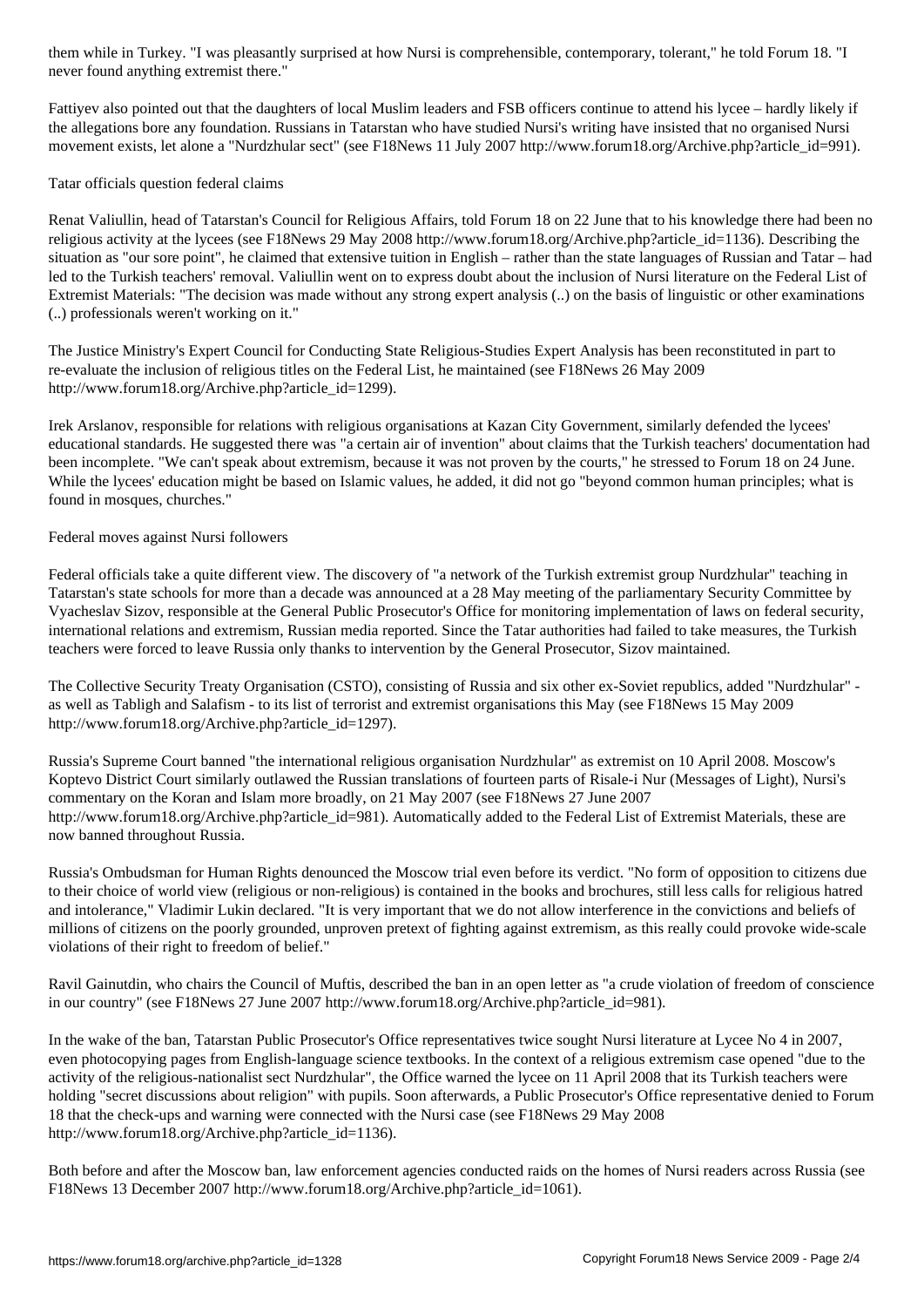forced psychologically examined psychologically  $\omega$  in the women  $\omega$  are women  $\omega$ insist they are not part of any organised Nursi movement (see F18News 11 July 2007 http://www.forum18.org/Archive.php?article\_id=991).

While they first reported harassment in 2005, member Alsu Khusayenova told Forum 18 from Naberezhnyye Chelny on 20 June that the group has not been disturbed in recent months.

Hunt for Nursi literature continues

In other regions, however, state representatives continue to hunt for Nursi literature and readers. On 4 June Krasnoyarsk Regional Court began consideration of whether a further part of Risale-i Nur – seized during a house search in the city - is extremist, Russian Islamic affairs website Islam.ru reported. Among evidence proposed by the regional Public Prosecutor's Office: "the core values of the given text are postulates suggested by Islam, which, according to the text, are the truth," "the idea of a single God and a single Prophet is suggested," and the presence in the text of "militaristic metaphors". The court reportedly rejected defence testimony from Sheikh Nafigulla Ashirov, who heads the Spiritual Directorate of Muslims of Asiatic Russia, as coming from an "interested party".

Siberian customs officers seized 350 copies of Nursi's works from a car belonging to a Kyrgyz citizen, Interfax Russian news agency reported on 15 May.

On 21 April representatives of the FSB and Lenin District Public Prosecutor's Office in Ufa (Bashkortostan) seized a banned Nursi work from the Central Spiritual Muslim Directorate's Russian Islamic University library, Interfax reported.

Recalling the ban on "Nurdzhular" on 13 April, General Public Prosecutor Yuri Chaika remarked: "We are particularly concerned by attempts by certain foreign centres to penetrate radical religious trends into Russia, which in future become a weapon in the hands of extremist organisations," according to Interfax.

The inclusion of two banned Nursi works on a list of Islamic literature approved by the Spiritual Directorate of Muslims of European Russia is "an open challenge which could be seen as spitting in the face of the Russian authorities," Mufti Mukhammedgali Khuzin, a member of the Justice Ministry's working group on civil rights law, told Interfax on 9 April.

On 3 March, FSB and Organised Crime Police in Orenburg raided flats of university students suspected of activity in "Nurdzhular", Islam.ru reported. All their religious literature – including the Koran – was seized without explanation, and the students were detained and questioned for nine hours. "We were in shock, treated like criminals – taken to the Organised Crime Police building and made to stand facing a wall for several hours," remarked Ramil Latypov, one of the detained. The students also reported that Nursi brochures and a leaflet called "How to Join the Nurdzhular Organisation" appeared "miraculously" in their flats during the raid.

Russian Muslim sources have told Forum 18 that the situation surrounding Nursi's works has led their principal translator into Russian, Marat Tamimdarov, to flee the country. Tamimdarov's home in Naberezhnyye Chelny was raided by FSB and Public Prosecutor's Office representatives in December 2007 (see F18News 13 December 2007 http://www.forum18.org/Archive.php?article\_id=1061).

From a Sufi family, Turkish theologian Said Nursi (1876-1960) attempted to integrate Islamic and modern scientific thought. Known particularly for his biting opposition to the social consequences of atheist ideology, he once wrote to the Vatican suggesting that Muslims and Christians should join forces against it. Inevitably at odds with Mustafa Kemal Atatürk's rigidly secularist regime, Nursi spent many years in internal exile and prison. (END)

For a personal commentary by Irina Budkina, editor of the http://www.samstar.ru Old Believer website, about continuing denial of equality to Russia's religious minorities, see F18News 26 May 2005 http://www.forum18.org/Archive.php?article\_id=570.

For more background, see Forum 18's Russia religious freedom survey at http://www.forum18.org/Archive.php?article\_id=1196.

Analysis of the background to Russian policy on "religious extremism & quot is available in two articles: 'How the battle with "religious extremism" began' (F18News 27 April 2009 http://www.forum18.org/Archive.php?article\_id=1287) and 'The battle with "religious extremism" - a return to past methods?' (F18News 28 April 2009 http://www.forum18.org/Archive.php?article\_id=1288).

Reports on freedom of thought, conscience and belief in Russia can be found at http://www.forum18.org/Archive.php?query=&religion=all&country=10.

A compilation of Organisation for Security and Co-operation in Europe (OSCE) freedom of religion or belief commitments can be found at http://www.forum18.org/Archive.php?article\_id=1351.